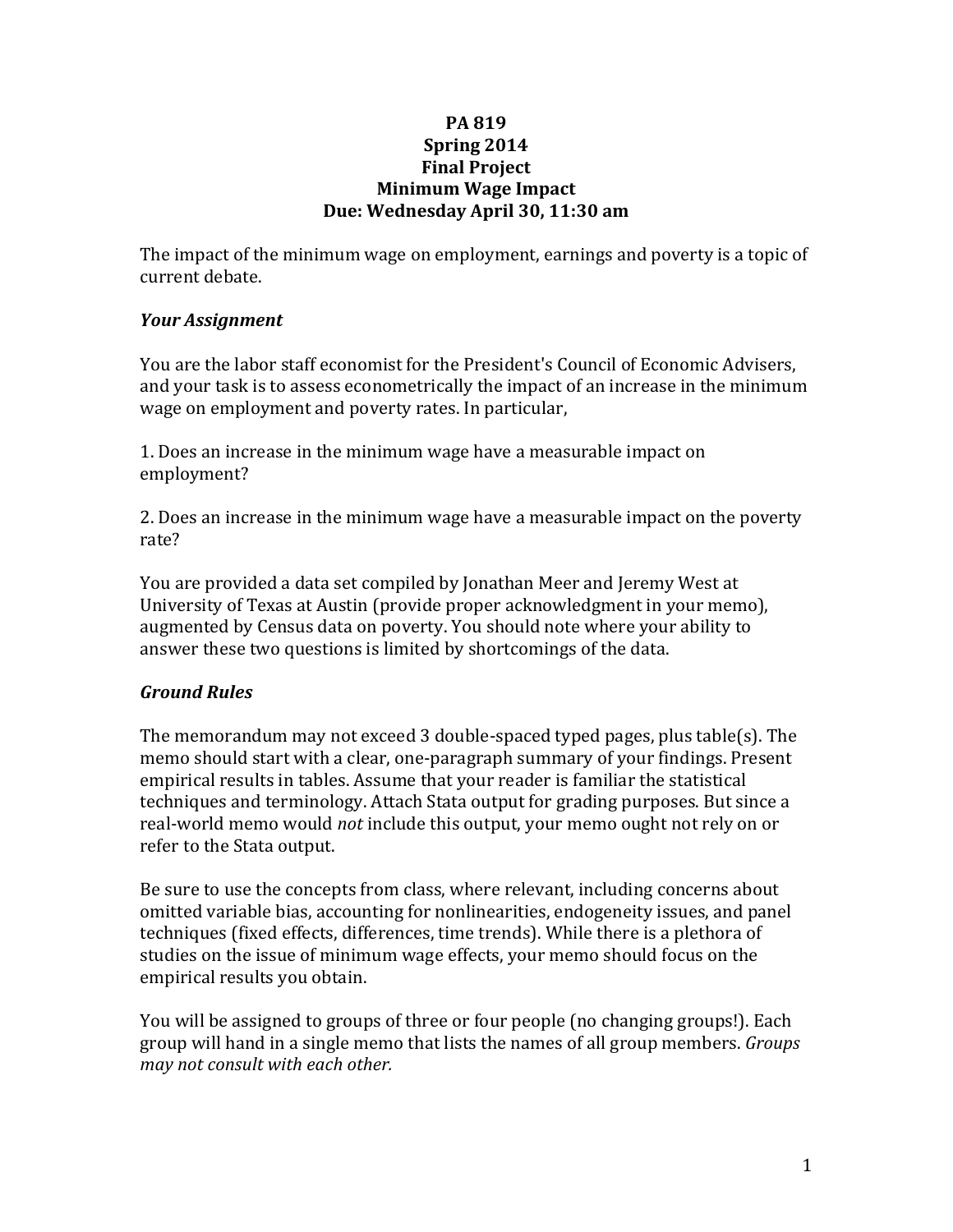### **Background: Minimum Wage Legislation**

The Fair Minimum Wage Act of 2013 (link:

http://democrats.edworkforce.house.gov/sites/democrats.edworkforce.house.gov/ files/documents/FairMinimumWageAct-BillText.pdf ) proposes increases in the minimum wage in increments of \$0.95, at yearly intervals, starting one year after passage. After the third increment, the minimum wage would have risen from \$7.25 to \$10.10. The minimum wage would be indexed to the Consumer Price Index thereafter. 

## **Data Description**

The data set is a compilation of data from Business Dynamics Statistics (BDS) from the Bureau of the Census, the Quarterly Census of Employment and Wages (QCEW) from the Bureau of Labor Statistics (BLS), and the Quarterly Workforce Indicators (QWI), also from the Bureau of the Census. The QCEW and QWI report quarterly employment data for each state, while the BDS is annual as of March 12th. Each of the data sets accounts for virtually the entire population of non-farm employment. Population-level data provide for a cleaner assessment of the overall policy impact of minimum wages by avoiding sampling error and enabling us to obtain more precise estimates. However, as a consequence, there is less demographic detail. The data set is augmented by poverty rates by state, drawn from Census: http://www.census.gov/hhes/www/poverty/data/historical/hstpov19.xls

| Variable     | <b>Description</b>                                                    |
|--------------|-----------------------------------------------------------------------|
| statefips    | State (FIPS code)                                                     |
| censusreg    | Census Region (1-4)                                                   |
| censusdiv    | Census Division (1-9)                                                 |
| year         | Year                                                                  |
| emp          | Employment (levels)                                                   |
| lemp         | Log of employment                                                     |
| jgr          | Job growth rate                                                       |
| jc           | Jobs created (levels)                                                 |
| ljc          | Log of jobs created                                                   |
| jd           | Jobs destroyed (levels)                                               |
| ljd          | Log of jobs destroyed                                                 |
| lnmin        | Log of state real minimum wage as of prev. March 12 (2011\$)          |
| realmw       | State real minimum wage as of prev. March 12 (2011\$)                 |
| mw           | State minimum wage as of prev. March 12                               |
| realfedmw    | Federal real minimum wage as of prev. March 12 (2011\$)               |
| fedmw        | Federal minimum wage as of prev. March 12                             |
| indexedwage  | State minimum wage is inflation-indexed                               |
| eversuperfed | Equals one if state ever had superfederal min. wage $(0 \text{ o/w})$ |
| popall       | Total population count in state in year                               |
| lpopall      | Log of total population in state in year                              |